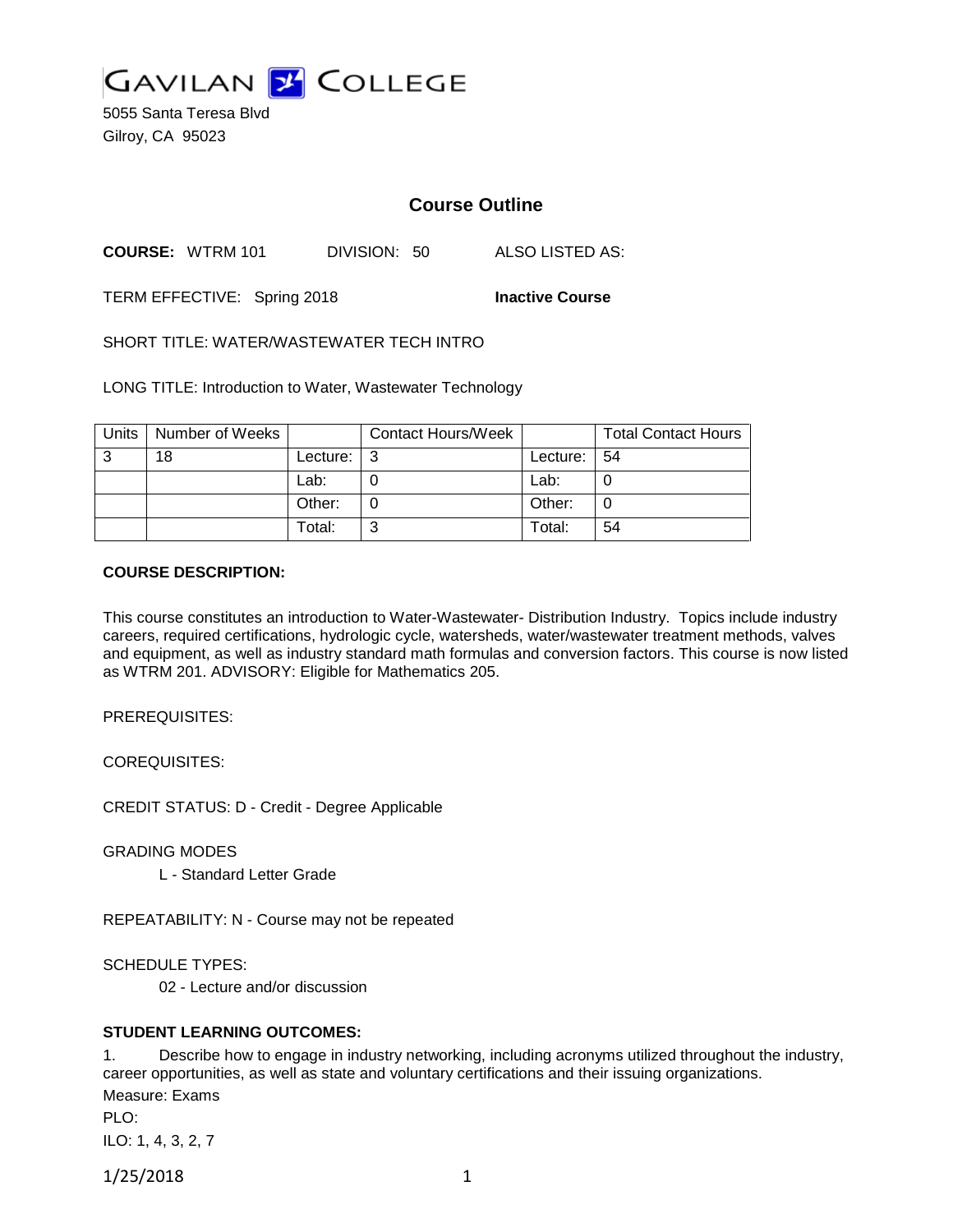Year assessed, or planned year of assessment: Fall 2016

2. Outline the components of the hydrologic cycle, including the characteristics of water. public health and water quality. Measure: Exams

PLO:

ILO: 3, 2, 7

Year assessed, or planned year of assessment: Fall 2016

3. Describe the key aspects of surface water, such as surface water development, water sheds and intake structures.

Measure: Exams

PLO:

ILO: 3, 2, 7

Year assessed, or planned year of assessment: Fall 2016

4. Outline the primary water industry disinfection methods, including three forms of chlorine, chlorine safety, as well as PH scale and measurement.

Measure: Exams

PLO:

ILO: 3, 2, 7

Year assessed, or planned year of assessment: Fall 2016

5. Define the key aspects of ground water, including ground water development. wells. and the similarities between water and wastewater treatment processes.

Measure: Exams

PLO<sup>.</sup>

ILO: 3, 2, 7

Year assessed, or planned year of assessment: Fall 2016

6. Describe how water is used. Industrial, Commercial, and Domestic Water Use. Variations in Water Use. Basic Math.

Measure: Exams; assigned problems

PLO:

ILO: 3, 2, 7

Year assessed, or planned year of assessment: Fall 2016

7. Explain relevant pipelines and couplings, including pipeline trenching and installation, in addition to an appreciation for local water issues, such as nitrate contamination and salt water intrusion.

Measure: Exams

PLO:

ILO: 3, 2, 7

Year assessed, or planned year of assessment: Fall 2016

8. Explain the relevant pumps, valves and flow meters used in the water industry.

Measure: Exams; assigned problems PLO:

ILO: 3, 2, 7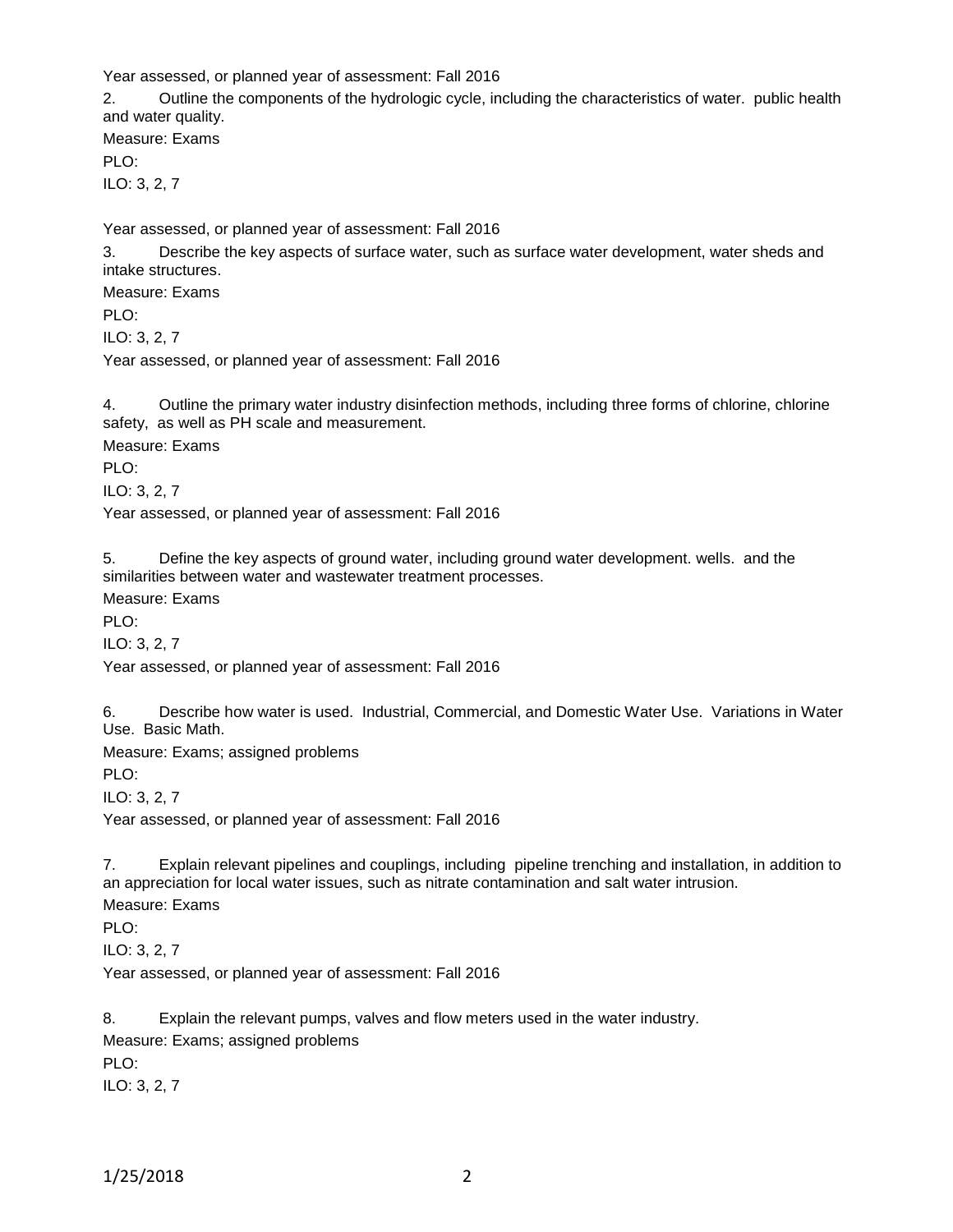## CONTENT, STUDENT PERFORMANCE OBJECTIVES, OUT-OF-CLASS ASSIGNMENTS

### Inactive Course: 11/13/2017

6 Hours

Content: Instructor and Student Introductions and Networking. Acronyms throughout the Industry. Career Opportunities. State and Voluntary Certifications and their Issuing Organizations.

Student Performance Objectives (SPO): Describe the concept of networking potential. Understand industry standard acronyms. Recognize professional organizations and the certifications offered. Recognize State Organizations and the Certifications Offered. Identify Career Opportunities Locally, State Wide, and Nationally.

Out-of-Class Assignments: For each topic, students will review in class, and in the text book, examples to complete hand-out homework assignments.

#### 6 Hours

Content: Hydrologic cycle. Characteristics of water, public health and water quality.

Student Performance Objectives (SPO): Outline the phases of the hydrologic cycle. Identify the characteristics of water. Appreciate how water is critical to public health. Describe the need for water quality standards. Recognize and apply industry standard basic math formulas and conversions.

Out-of-Class Assignments: For each topic, students will review in class, and in the text book examples to complete hand-out homework assignments.

#### 7 Hours

Content: Surface Water. Surface Water Development. Water Sheds. Intake Structures. Basic Math.

Student Performance Objectives (SPO): Identify the various forms of surface water. Identify methods of surface water development. Describe the key factors associated with watersheds. Understand the utilized types of intake structures and overall systems operation. Calculate areas and volumes. Convert cubic feet to gallons to pounds. Calculate linear feet measurements, perimeters and circumference.

Out-of-Class Assignments: For each topic, students will review in class, and text book examples to complete hand-out homework assignments.

#### 7 Hours

Content: Disinfection. Three Forms of Chlorine. Chlorine Safety. P.H. Scale and Measurement. Basic Math.

Student Performance Objectives (SPO): Identify and describe disinfection methods used in the water and wastewater industry. Understand the 3 Forms of chlorine that are widely used (gas, liquid, dry). Describe the safe handling and use of chlorine and personal protection equipment required. Define how PH is measured and what each end of the PH scale represents. Calculate pounds of chlorine needed based on the percent strength of the chlorine used (gas, liquid, dry)

Out-of-Class Assignments: For each topic, students will review in class, and text book examples to complete hand-out homework assignments.

#### 8 Hours

Content: Ground Water. Ground Water Development. Wells. Similarities between Water and Wastewater Treatment Processes. Basic Math.

Student Performance Objectives (SPO): Identify the various forms of ground water. Identify various methods of ground water development. Describe and define water bearing formations and aquifers. Identify various types of wells and mechanical parts of the system. Describe the similarities of treatment processes used both in the water and wastewater industry. Calculate well drawdown, specific yield, static water level and pumping water level. Calculate PSI.

Out-of-Class Assignments: For each topic, students will review in class, and text book examples to complete hand-out homework assignments.

#### 6 Hours

Content: How Water is Used. Industrial, Commercial, and Domestic Water Use. Variations in Water Use. Basic Math.

Student Performance Objectives (SPO): Identify the various uses of water. Describe the production and use of water based on the type of industry. Define the flow dynamics of water use based on time of day. Define per capita water use. Calculate total volume of water used and percent use by industry. Calculate population equivalents.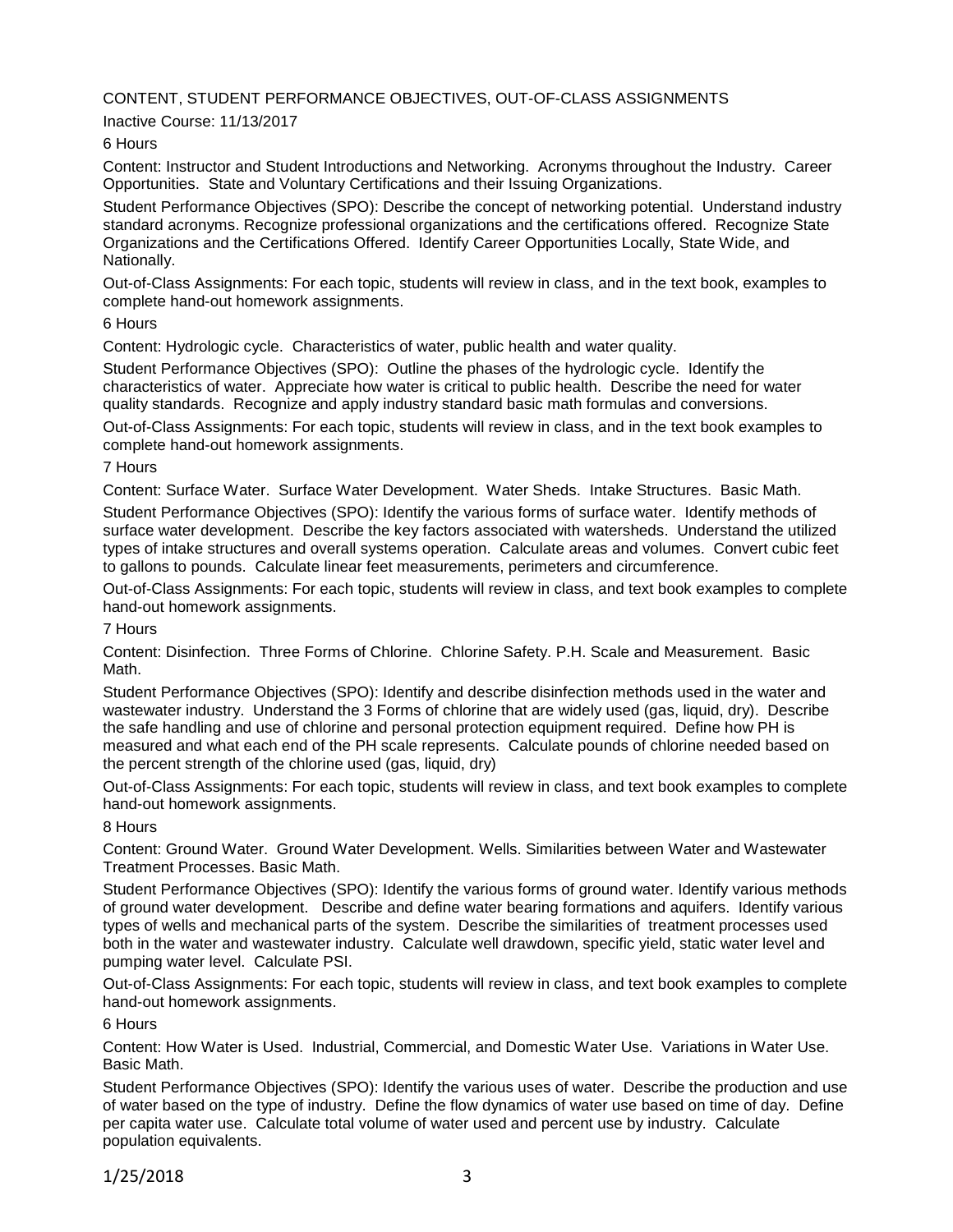Out-of-Class Assignments: For each topic, students will review in class, and text book examples to complete hand-out homework assignments.

### 6 Hours

Content: Pipelines and Couplings. Pipeline Trenching and Installation. (Local) Water Issues - Nitrate Contamination and Salt Water Intrusion. Basic Math.

Student Performance Objectives (SPO): Identify the various types and use of pipes. Identify the various couplings used for joining pipes. Outline the trenching/shoring requirements for underground pipe installation. Identify various types of pipe runs and placement of mechanical joints and kicker blocks. Describe overdraft conditions which can lead to \salt \water intrusion. Describe how nitrate contamination is caused from multiple sources. Calculate percent (%) removal/efficiency of treatment processes. Calculate detention time.

Out-of-Class Assignments: For each topic, students will review in class, and text book examples to complete hand-out homework assignments.

6 Hours

Content: Pumps. Valves. Flow Meters. Flow Measurement Devices and Recorders. Basic Math.

Student Performance Objectives (SPO): Identify and describe the different types of pumps, valves, flow meters, and flow measurement and recording devices in the water/wastewater industry. Calculate the velocity of moving water. Convert temperature from degrees Fahrenheit to Centigrade, and from degrees Centigrade to Fahrenheit. Demonstrate the ability to manipulate dose, demand and residual formulas as applicable.

Out-of-Class Assignments: For each topic, students will review in class, and in the text book, examples to complete hand-out homework assignments.

2 Hours

Final

### **METHODS OF INSTRUCTION:**

Lecture and discussion Visual Aids **Demonstrations** Facilities Tours (as available) Class Participation Quizzes In class work sheets Exams Homework

### **METHODS OF EVALUATION:**

CATEGORY 1 - The types of writing assignments required: Percent range of total grade: 30 % to 40 % Written Homework Other: In Class Work Sheets CATEGORY 2 - The problem-solving assignments required: Percent range of total grade: 15 % to 20 % Homework Problems Quizzes Exams Other: In Class Work Sheets

CATEGORY 3 - The types of skill demonstrations required: Percent range of total grade: 10 % to 30 % Class Performance/s

1/25/2018 4